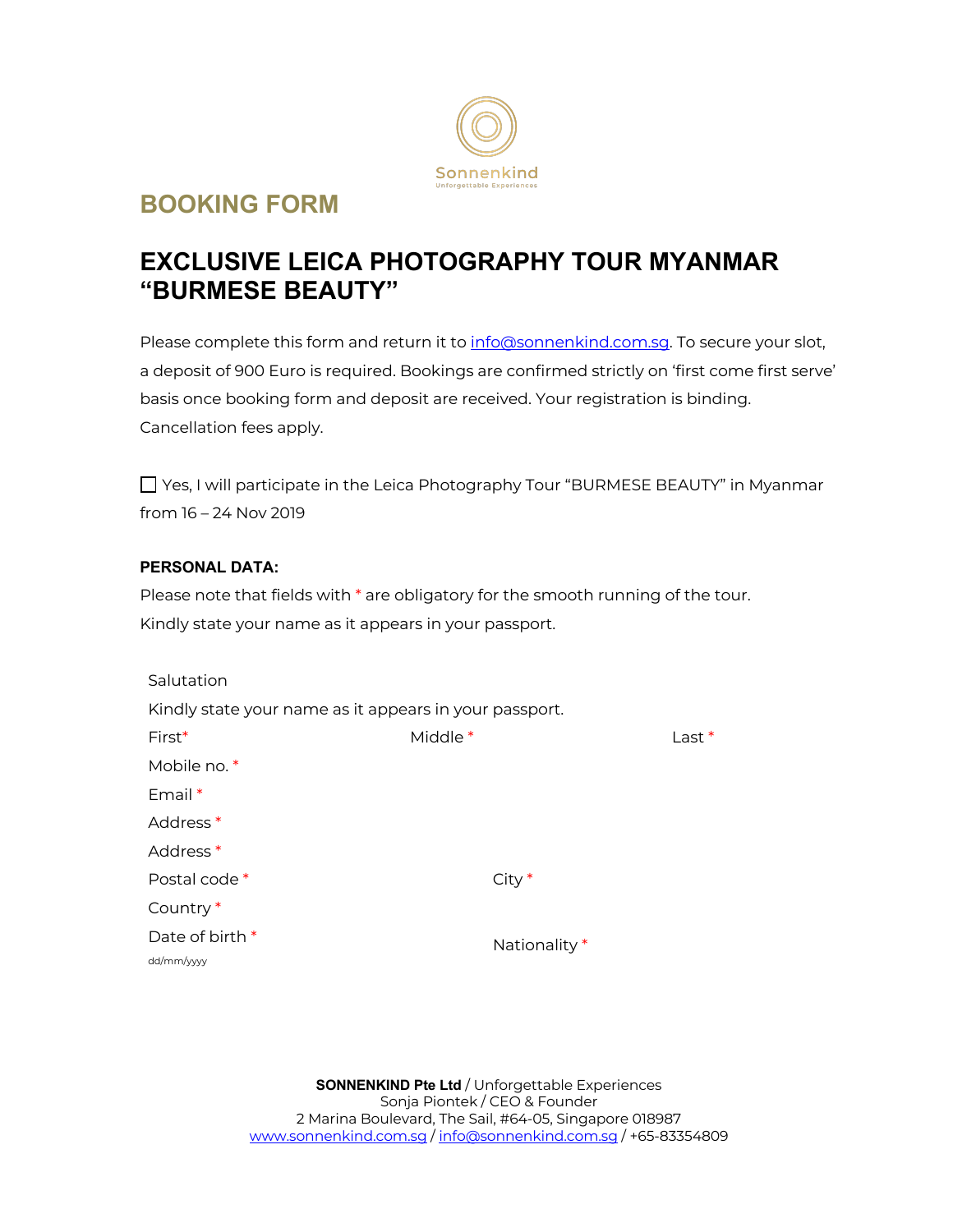### **PASSPORT DETAILS:**

| Passport no. *              |  | Place of issue                 |  |
|-----------------------------|--|--------------------------------|--|
| Date of issue<br>dd/mm/yyyy |  | Date of expiry *<br>dd/mm/yyyy |  |
| Emergency                   |  | Emergency                      |  |
| contact <sup>*</sup>        |  | contact no.                    |  |

## **VISA APPLICATION:**

I require the following documents to apply for Schengen visa to visit both Germany and

Austria:

 $\Box$  Invitation letter  $\Box$  Hotel booking confirmation

## **FLIGHT ARRANGEMENTS (can be supplied later):**

| <b>ARRIVAL</b>                           |             | <b>DEPARTURE.</b>              |             |  |
|------------------------------------------|-------------|--------------------------------|-------------|--|
| Latest arrival at Yangon                 |             | Earliest departure from Yangon |             |  |
| International Airport (RGN)              |             | International Airport (RGN)    |             |  |
| 16 <sup>th</sup> Nov <sub>1</sub> , noon |             | 24 <sup>th</sup> Nov 2019, 3pm |             |  |
| From                                     |             | From                           | <b>RGN</b>  |  |
| To                                       | <b>RGN</b>  | To                             |             |  |
| Arrival date                             | / 11 / 2019 | Departure date                 | / 11 / 2019 |  |
| Arrival time                             |             | Departure time                 |             |  |
| hh.mm                                    |             | hh.mm                          |             |  |
| Airline / Flight no.                     |             | Airline / Flight               |             |  |
|                                          |             | no.                            |             |  |

#### **ACCOMMODATION:**

Early check-in and late check-out will be offered at the discretion of the hotel depending on availability of rooms.

If you are sharing a room, please add the name of sharing partner

Twin Beds Double Bed

**SPECIAL REQUIREMENTS:**

**SONNENKIND Pte Ltd** / Unforgettable Experiences Sonja Piontek / CEO & Founder 2 Marina Boulevard, The Sail, #64-05, Singapore 018987 www.sonnenkind.com.sg / info@sonnenkind.com.sg / +65-83354809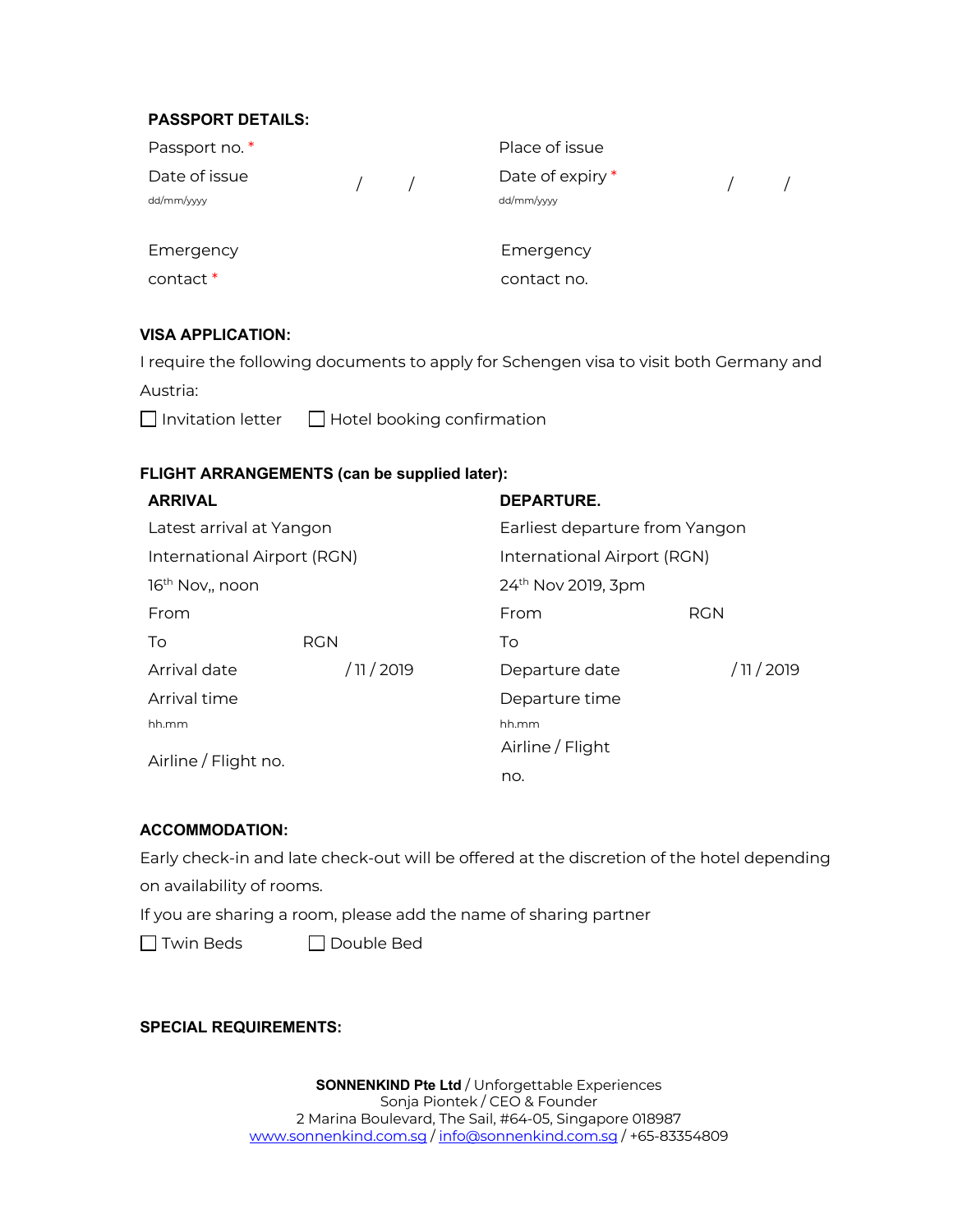Dietary requirements Allergies Medical conditions

## **PHOTOGRAPHY:**

What is your current camera make and model? Which Leica Camera would you like to test? Which Leica Camera lens would you like to test?

#### **TOUR PRICE:**

The **special promo price** for the Leica Photography Tour Burmese Beauty tour is **8900 Euro 5900 EUR** per person based on a minimum of 6 participants and a maximum of 12 participants.

Included in the tour price are:

- Private Leica Instructor for the entire duration of the tour
- Extensive photography workshop by the Leica Instructor
- Daily photography sessions in various environments
- Detailed feedback and support with your photography
- Opportunity to test various Leica Camera models
- Experienced international host from Sonnenkind (DE/EN/FR)
- Experienced local host
- Exclusive tour program custom developed for you with full focus on photography
- All entry fees and special access
- Personal pick up at Yangon Airport
- Personal drop off at Yangon Airport
- All transfers in luxury coach
- All three domestic flights
- All accommodation in 4/5 star hotels (apart from night at ethnic homestay or monastery)
- Single rooms (for twin share second person to pay 500 Euro less)
- All meals (breakfast, lunch, afternoon tea, dinner)
- All drinks (exclusive of alcohol)